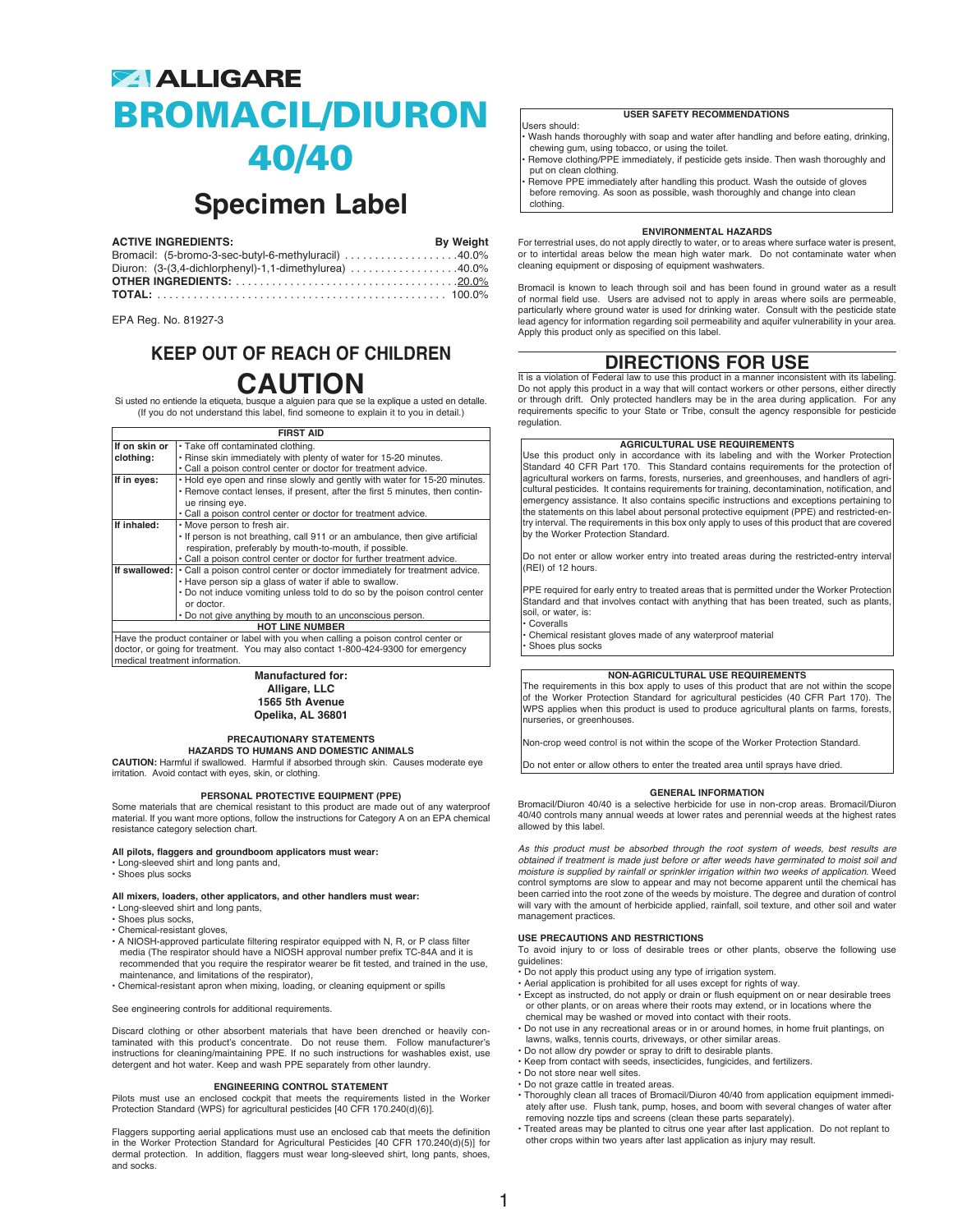#### **When Preparing for Use:**

• Calibrate sprayers only with clean water away from well sites.

- Regularly inspect spray equipment.
- Mix only enough Bromacil/Diuron 40/40 for the specific application.
- Do not discharge excess material on the soil at a single spot in the field/grove or mixing/ loading station.
- Ensure accurate measurement of pesticides.
- Avoid over-filling of spray tank.

• Dilute and agitate excess solution and apply at labeled rates/uses.

#### **Tank Mixture Specific Guidelines:**

- Bromacil/Diuron 40/40 may be tank mixed with other suitable herbicides registered for non-agricultural use. Use only those herbicides approved for use in non-agricultural areas if applying to non-agricultural areas. Refer to the label(s) of the other products being added to the tank mix for any additional use information or restrictions. Before applying a tank mixture, read and observe all label directions for each product. *Follow the most restrictive label guidelines.*
- Bromacil/Diuron 40/40 may also be tank mixed with appropriate adjuvants used with herbicides in non-agricultural uses. Use only those adjuvants approved for use in non-agricultural areas if applying to non-agricultural areas.
- When tank mixing with Bromacil/Diuron 40/40, completely mix the product in the spray tank carrier before adding any other herbicide or spray adjuvant. A small compatibility test (see below) should be performed prior to adding the products into the spray tank using a combination of products not previously used. Refer to the Spray Preparation section of this label for further information.
- The spray tank contents must be thoroughly re-agitated if they are allowed to settle for any period of time.

#### **APPLICATION INFORMATION**

IMPORTANT NOTE: Bromacil/Diuron 40/40 use rates listed on this label are for broadcast treatments. For band treatments, use proportionately less.

Follow the application guidelines below:

- Apply using a properly calibrated fixed-boom power sprayer.
- Because over application of the herbicide may result in injury to the crop or successive<br>Crops, the spray booms must be shut off while starting, turning, slowing or stopping.<br>• Use sufficient spray volume, a minimum of 1
- erage of the treated areas and to allow proper dispersion and suspension of the product in the spray tank.
- Prior to and during application, continuous agitation is necessary to keep the product in suspension. Agitate spray tank contents by mechanical or hydraulic means; *do not use air agitation*. Note: If a by-pass or return line is used, it should terminate at the bottom of the tank to minimize foaming.
- Nozzle screens should be 50 mesh or larger.
- Best results are obtained if Bromacil/Diuron 40/40 is applied to bare ground. If dense populations of hard-to-kill weed species are present, control of these weeds prior to application of Bromacil/Diuron 40/40 is recommended. If weeds are present at the time of application, tank mixtures with foliar active herbicides are recommended (refer to the Tank Mixture Specific Guidelines section of this label for guidelines on using Bromacil/ Diuron 40/40 in a tank mixture).

#### **SPRAY PREPARATION**

**Mixing in Water –** Fill tank half full with water. Start agitation system and while continuing to add water, add Bromacil/Diuron 40/40 and each additional component of any tank-mix separately. Be sure to agitate the entire time.

**Test for Mixing with Other Herbicides –** Determine the tank mixture partner(s) compatibility with Bromacil/Diuron 40/40 by following the directions below. If the testing procedure shows the mixture to be compatible, Bromacil/Diuron 40/40 may be used in the tank mixture. 1. Put 1 pint of water into a quart jar with a tightly sealing lid.

- 2. In a separate container, combine 2 teaspoons of Bromacil/Diuron 40/40 with 2 table-spoonfuls of water; mix thoroughly and add to the water.
- 
- 3. Close the jar and shake well.
- 4. If additional herbicides are to be used in the mixture, follow steps two and three above for each additional herbicide.
- 5. Once all components of the tank mix are combined in the test jar, watch the mixture for several seconds and then check again in 30 minutes. If mixture does not separate, foam, gel or become lumpy, it may be used.

#### **SPRAY TANK CLEAN OUT**

Thoroughly clean all traces of Bromacil/Diuron 40/40 from application equipment immediately after use. Flush the tank, pump, hoses, and boom with several changes of water after removing nozzle tips and screens (clean these parts separately). Dispose of the equipment wash water by applying it to a use-site listed on this label.

#### **VERIFICATION OF SAFE ROTATIONAL USE IN ARID CLIMATES**

In arid climates (areas that experience 10 inches of rainfall or less in a year) or areas that have experienced drought conditions for one or more years, a field bioassay should be conducted prior to planting any desired crop(s). The bioassay may consist of a test strip of the crop and should cross the entire field, including high and low lying portions. If a test strip of the crop(s) intended for production is not successfully grown to maturity, it may be necessary for the two-year crop rotation interval to be extended.

#### **WEED RESISTANCE TO HERBICIDES**

Weeds may become resistant to any herbicide if an herbicide is used in the same field repeatedly over several years. If weed control is unsatisfactory, it may be necessary to retreat the problem area using a product with a different mode of action.

The following suggestions will assist in managing herbicide resistance:

- It may be necessary to change cropping practices within and between crop seasons. For<br>example, using a combination of tillage, retreatment, tank-mixtures and/or sequential<br>herbicide applications that have different modes
- Preventing weeds from going to seed (by mowing, tilling, etc.) will prevent the spread of

# BROMACIL/DIURON 40/40 **Specimen Label**

#### resistant plants.

• Consult your agricultural dealer, consultant, applicator, and/or appropriate state agricultural extension service representative for specific alternative cultural practices or herbicide recommendations available in your area.

#### **INTEGRATED PEST MANAGEMENT**

This product may be used as part of an Integrated Pest Management (IPM) program such as biological, cultural, and genetic practices aimed at preventing economic pest damage. IPM principles and practices include field scouting or other detection methods, correct target<br>pest identification, population monitoring, and treating when target pest populations reach<br>locally determined action threshold fessional consultants or other qualified authorities to determine appropriate action treatr threshold levels for treating specific pest/crop systems in your area.

#### **SPRAY DRIFT**

Use best practices to avoid drift to all other crops and non-target areas. Do not apply when conditions favor drift from target areas. The interaction of many equipment- and weather-related factors determine the potential for spray drift. Avoiding spray drift at the application site is the responsibility of the applicator. The applicator must follow the most restrictive precautions to avoid drift, including those found in this labeling as well as applicable state and local regulations and ordinances. A drift control agent may reduce drift, however, it may also decrease weed control.

Make aerial or ground applications only when the wind speed is less than or equal to 10 miles per hour. Do not make aerial or ground applications into temperature inversions. Apply with medium or coarser spray (according to ASAE standard 572) for standard nozzles.

For ground applications: When applying to non-crop areas, use the lowest nozzle height consistent with safety and efficacy. Direct spray into target vegetation.

For aerial applications (rights-of-way only): The spray boom should be mounted on the air-<br>craft so as to minimize drift caused by wing tip vortices. The boom length must not exceed<br>75% of the wingspan or 90% of rotor blad When applying to rights of way, apply at a minimum safe altitude above the area being treated. Do not apply by air if sensitive non-target crops are within 100 feet of the application site.

#### **NON-AGRICULTURAL USES**

#### **Use Restrictions – State of Florida**

*In Florida, the use of Bromacil/Diuron 40/40 (bromacil + diuron) is prohibited in Hardee, Highland, Polk, Orange and Lake Counties*. For Non-Agricultural Usage in all other areas of the state, do not apply more than 16 pounds of Bromacil/Diuron 40/40 per acre per year. This amount corresponds to 6.4 pounds of bromacil and 6.4 pounds of diuron,<br>the active ingredients in Bromacil/Diuron 40/40. The maximum allowable use rate for bromacil is 6.4 pounds per acre per year inclusive of all bromacil formulations.

#### **Instructions for Non-Agricultural Uses of Bromacil/Diuron 40/40**

For general weed control in uncultivated non-agricultural areas (for example: airports, highway, railroad and utility rights-of-way, sewage disposal areas), uncultivated non-crop producing areas (for example: farmyards, fuel storage areas, fence rows, barrier strips) and outdoor industrial sites (for example: lumberyards, pipelines and tank farms).

Combination with other herbicides broadens the spectrum of weeds controlled. In addition, total vegetation control can be achieved with higher rates of Bromacil/Diuron 40/40 plus residual-type companion herbicides.

To improve the control of emerged weeds, add surfactant at 0.25% by volume.

#### Do NOT apply this product to:

- Open water (such as creeks, estuaries, lakes, reservoirs, rivers, streams or salt water bays); • When water is present in fresh water wetlands (such as bogs, marshes, potholes or swamps);
- Saltwater marshes within tidal areas;
- Ditches, banks along waterways or impervious substrates; or,
- Areas near desirable plants where roots of these plants may extend.

#### **Application Information**

Apply Bromacil/Diuron 40/40 using a properly calibrated fixed-boom power sprayer with sufficient spray volume (minimum of 10 gallons per acre) to provide uniform coverage of the treated area and to allow proper dispersion and suspension of the product in the spray tank. All use rates of Bromacil/Diuron 40/40 are expressed for broadcast treatments. For band treatments, use proportionately less.

- Apply a maximum of two applications per year.
- 
- The minimum retreatment interval is 90 days. A maximum of 12 pounds active ingredient bromacil per year is allowed.
- A maximum of 12 pounds diuron active ingredient is allowed per year in areas of high rainfall or dense vegetation. A maximum of 8 pounds diuron active ingredient is allowed in all other areas.

#### **Notes for Non-Agricultural Uses:**

- For small areas, a hand sprayer or sprinkling may be used. When preparing to a small area, 1/4 cupful of Bromacil/Diuron 40/40 per 200 sq. ft. is approximately 15 pounds per acre.
- Use a spray volume of at least 40 gallons per acre to ensure uniform coverage. • Do not apply to sites which have roots of desirable plants growing into the treatment
- zone as plant injury or death may occur.
- Do not apply to hard or impervious soils, water saturated soils or to any surface that does not allow the herbicide to be moved into the soil horizon with moisture. Unusually heavy rainfall shortly after application may move the product off-target to the lowest surround-
- ing point and cause plant injury or death. If herbicide treated soil is disturbed by any physical or mechanical means, the herbicide barrier is disrupted and the likelihood of non-performance may increase. For best performance results, make sure the treatment area is stable after the application for the desired weed control period.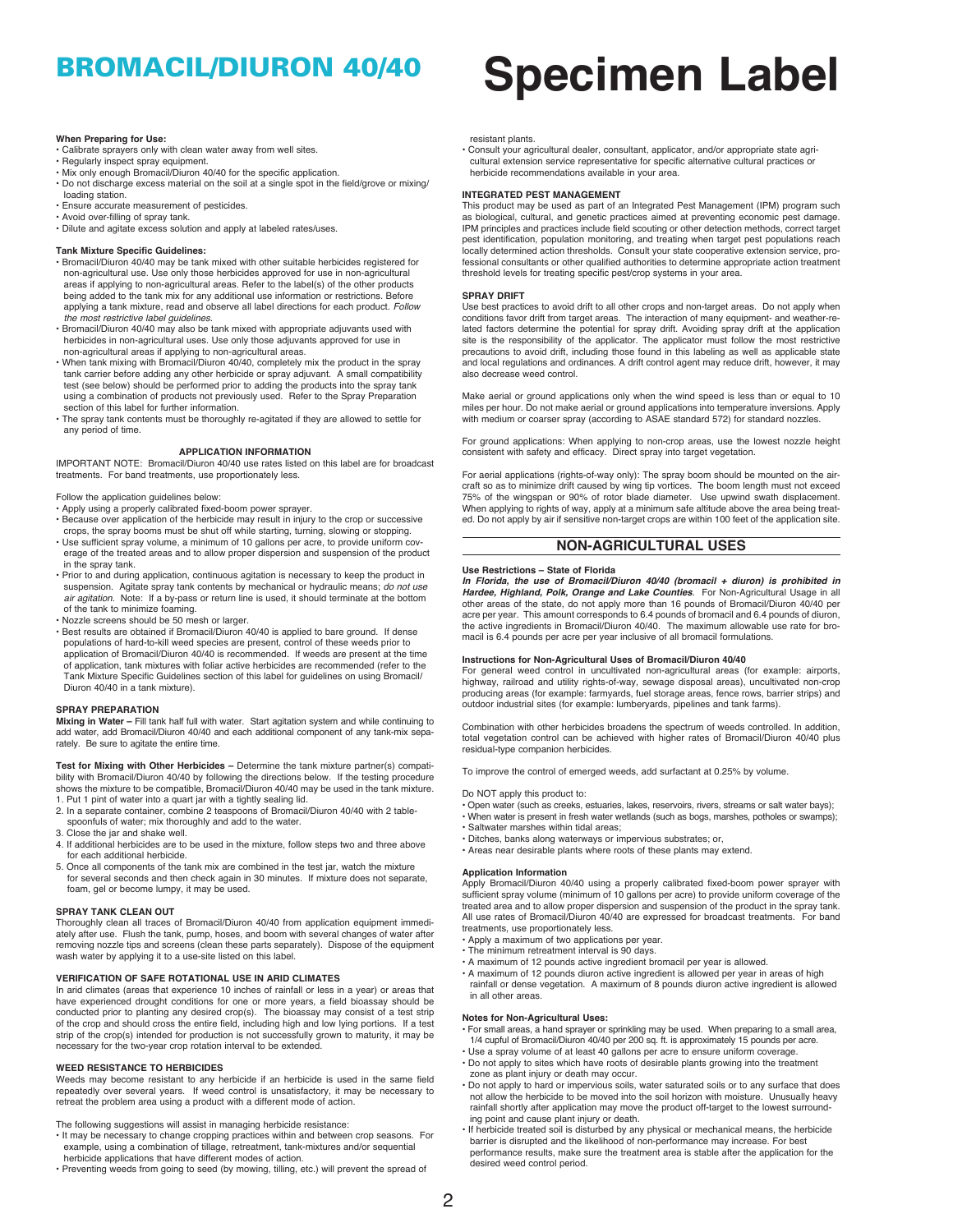# BROMACIL/DIURON 40/40 **Specimen Label**

#### **Application Timing**

Apply Bromacil/Diuron 40/40 as a preemergence spray prior to or during the rainy season when weeds are actively germinating or growing. Moisture is required to activate and move Bromacil/Diuron 40/40 into the root zone of weeds for preemergence control. For best preemergence weed control, apply prior to rainfall and weed germination.

In arid regions of the Western U.S., to ensure adequate moisture for activation and even dispersion of the herbicide in the soil profile, Bromacil/Diuron 40/40 should be applied several weeks prior to the fall freeze or shortly after spring thaw to coincide with periods of higher seasonal moisture. *Do not treat frozen or saturated soils, or soils that are non-receptive to percolation*.

Retreatments of Bromacil/Diuron 40/40 may be made when annual weeds and grasses reappear on sites where weed growth has been controlled. Apply 4-6 pounds of Bromacil/ Diuron 40/40 per acre.

Apply a maximum of 2 applications per year. The minimum retreatment interval is 90 days.

#### **Application Rates**

Apply Bromacil/Diuron 40/40 at the rates indicated by weed type in the tables below. When applied at lower rates, Bromacil/Diuron 40/40 provides short-term control of the weeds listed; when applied at higher rates, weed control is extended.

**Note:** Use the higher levels of the dosage ranges listed when applying on adsorptive soils (for example, those high in organic matter or carbon).

For areas of high rainfall or dense vegetation the maximum single application rate is 30 pounds Bromacil/Diuron 40/40 per acre. This amount corresponds to 12 pounds of bromacil and 12 pounds of diuron, the active ingredients in Bromacil/Diuron 40/40. For all other areas, the maximum single application rate is 20 pounds Bromacil/Diuron 40/40 per acre. This amount corresponds to 8 pounds of bromacil and 8 pounds of diuron per acre.

#### **Weeds Controlled**

Bromacil/Diuron 40/40 effectively controls the following broadleaf weeds and grasses when applied at the rates shown.

#### **Broadleaf Weeds – 6 to 8 pounds per acre -**<br>Trifolium spp.

| (annual) lovers        | HITOIIUM SPP.        |
|------------------------|----------------------|
| iddleneck <sup>:</sup> | Amsinckia intermedia |
| Filaree                | Erodium spp.         |
| (napweed, diffuse      | Centaurea diffusa    |
| ambsquarter, common    | Chenopodium album    |
| ettuce, prickly        | Lactuca serriola     |
| <b>Austards</b>        | Brassica spp.        |
| <sup>2</sup> igweed    | Amaranthus spp.      |
| Ragweed                | Ambrosia spp.        |
| Sunflower, common      | Helianthus annuus    |
| Thistle, Russian       | Salsola iberica      |

#### **Broadleaf Weeds – 8 to 12 pounds per acre**

| Carrot, wild                  | Caudus carota        |
|-------------------------------|----------------------|
| Dandelion, common             | Taraxacum officinale |
| Dock, curly                   | Rumex crispus        |
| Knapweed, spotted             | Centaurea maculosa   |
| Knotweed, prostrate           | Polygonum aviculare  |
| Kochia                        | Kochia scoparia      |
| Marestail, common (horseweed) | Conyza canadensis    |
| Parsnip, wild                 | Pastinaca sativa     |
| Plantain                      | Plantago spp.        |
| Puncturevine                  | Tribulus terrestris  |
| Spurge                        | Euphorbia spp.       |
| Thistle, milk                 | Silybum marianum     |
| Yarrow, common                | Achillea millefolium |
|                               |                      |

## **Broadleaf Weeds – 12 to 16 pounds per acre**

Cinquefoil, common *Potentilla Canadensis* Milkweed, common

Solidago spp.<br>Asclepias svriaca

#### **Grasses – 6 to 8 pounds per acre**

| Barley, toxtail          |
|--------------------------|
| Brome                    |
| Cheat                    |
| Cupgrass, Prairie        |
| Foxtail                  |
| Oat, wild                |
| Ryegrass, Italian        |
| Quackgrass               |
| Wheatgrass, intermediate |
|                          |

Barley, foxtail *Hordeum jubatum* Bromus spp. Bromus secalinus Eriochloa contracta Foxtail *Setaria spp.* Avena fatua Ryegrass, Italian *Lolium multiflorum* Agropyron repens

Wheatgrass, intermediate *Agropyron intermedium*

#### **Grasses – 8 to 12 pounds per acre**

| <b>Bahiagrass</b> | Paspalum notatu   |
|-------------------|-------------------|
| Crabgrass         | Digitaria spp.    |
| Goosegrass        | Eleusine indica   |
| Rve               | Secale cereale    |
| Vaseygrass        | Paspalum urvillei |

**Paspalum notatum** Digitaria spp. Eleusine *indica* Secale cereale

### **Grasses – 12 to 16 pounds per acre**

| Bluegrass       | Poa spp.               |
|-----------------|------------------------|
| Dropseed, sand* | Sporobolus cryptandrus |
| Fescue          | Festuca spp.           |
| Saltgrass*      | Distichlis spp.        |
|                 |                        |

\*Note: Best control of Saltgrass and Sand Dropseed is achieved from a Spring application prior to plant green-up.

For control of hard-to-kill perennials such as bermudagrass (*Cynodon dactylon*), bouncingbet (*Saporaria officinalis*), dogbane (*Apocynum spp.*), Johnsongrass (*Sorghum halepense*), and nutsedge (*Cyperus spp.*) apply 19-30 pounds per acre (*except in Florida*).

For extended control of annual weeds and partial control of perennials such as bermudagrass and nutsedge, apply 10-18 pounds per acre. In areas of high rainfall (40 inches or more per year) and/or dense vegetation (greater than 90% weed ground cover) apply 19 to 30 pounds of product (except in Florida). Use the higher Bromacil/Diuron 40/40 rates on adsorptive soils (high in organic matter or carbon). Best results occur when application is made just before weed emergence or in the early stages of weed growth.

#### **SPECIAL USES**

#### **UNDER ASPHALT AND CONCRETE PAVEMENT**

**Important Precautions when Applying Under Asphalt** • Do not use Bromacil/Diuron 40/40 under pavement in residential properties such as driveways, or in recreational areas, including jogging or bike paths, tennis courts, or golf cart paths.

• Desirable plants may be injured if their roots extend into treated areas or if planted in treated areas.

#### **Application Information**

Bromacil/Diuron 40/40 may be used to control weeds under asphalt and concrete pavement such as that used in parking lots, highway shoulders, median strips, roadways and other industrial site

Bromacil/Diuron 40/40 should only be used in an area that has been prepared according to good construction practices. Use sufficient water to ensure uniform coverage, generally 100 gallons per acre. Agitate the tank continuously to keep Bromacil/Diuron 40/40 in suspension.

#### **Application Timing**

Bromacil/Diuron 40/40 should be applied immediately before paving to avoid lateral movement of the herbicide as a result of soil movement due to rainfall or mechanical means.

#### **Application Rates**

Apply Bromacil/Diuron 40/40 at 17 to 30 pounds per acre. Use a higher rate on hard to control weeds and/or for longer term weed control.

#### **Tank Mixtures**

To control a broader spectrum of weeds, or for an extended period of weed control, a tank mixture of Bromacil/Diuron 40/40 at 7 to 15 pounds per acre plus Oust<sup>®</sup> XP at 4 to 8 ounces per acre may be used.

#### **STORAGE AND DISPOSAL**

Do not contaminate water, food, or feed by storage or disposal. **PESTICIDE STORAGE:** Store product in original container only.

**PESTICIDE DISPOSAL:** Wastes resulting from the use of this product may be disposed of on-site or at an approved waste disposal facility.

**CONTAINER DISPOSAL:** Nonrefillable container. Do not reuse or refill this container. Offer for recycling if available. Completely empty bag into application equipment. Then dispose of empty bag in a sanitary landfill or by incineration, or, if allowed by State and local authorities, by burning. If burned, stay out of smoke.

Use of this product in certain portions of California, Oregon, and Washington is subject to the January 22, 2004 Order for injunctive relief in Washington Toxics Coalition, et. al. v. EP, C01-0132C, (W.D. WA). For further information, please refer to http://www.epa.gov/espp/wtc.

#### **TERMS AND CONDITIONS OF USE**

If terms of the following Warranty Disclaimer, Inherent Risks of Use, and Limitation of Remedies are not acceptable, return unopened package at once to the seller for a full refund of purchase price paid. Otherwise, use by the buyer or any other user constitutes acceptance of the terms under Warranty Disclaimer, Inherent Risks of Use and Limitations of Remedies.

#### **WARRANTY DISCLAIMER**

Alligare, LLC warrants that this product conforms to the chemical description on the label and is reasonably fit for the purposes stated on the label when used in strict accordance with the directions, subject to the inherent risks set forth below. To the extent consistent with applicable law, Alligare, LLC MAKES NO OTHER EXPRESS OR IMPLIED WARRANTY OF MERCHANTABILITY OR FITNESS FOR A PARTICULAR PURPOSE OR ANY OTHER EXPRESS OR IMPLIED WARRANTY.

#### **INHERENT RISKS OF USE**

It is impossible to eliminate all risks associated with use of this product. Plant injury, lack of performance, or other unintended consequences may result because of such factors as use of the product contrary to label instructions (including conditions noted on the label, such as unfavorable temperatures, soil conditions, etc.), abnormal conditions (such as excessive rainfall, drought, tornadoes, hurricanes), presence of other materials, the manner of application, or other factors, all of which are beyond the control of Alligare, LLC or the seller. To the extent consistent with applicable law, all such risks shall be assumed by buyer.